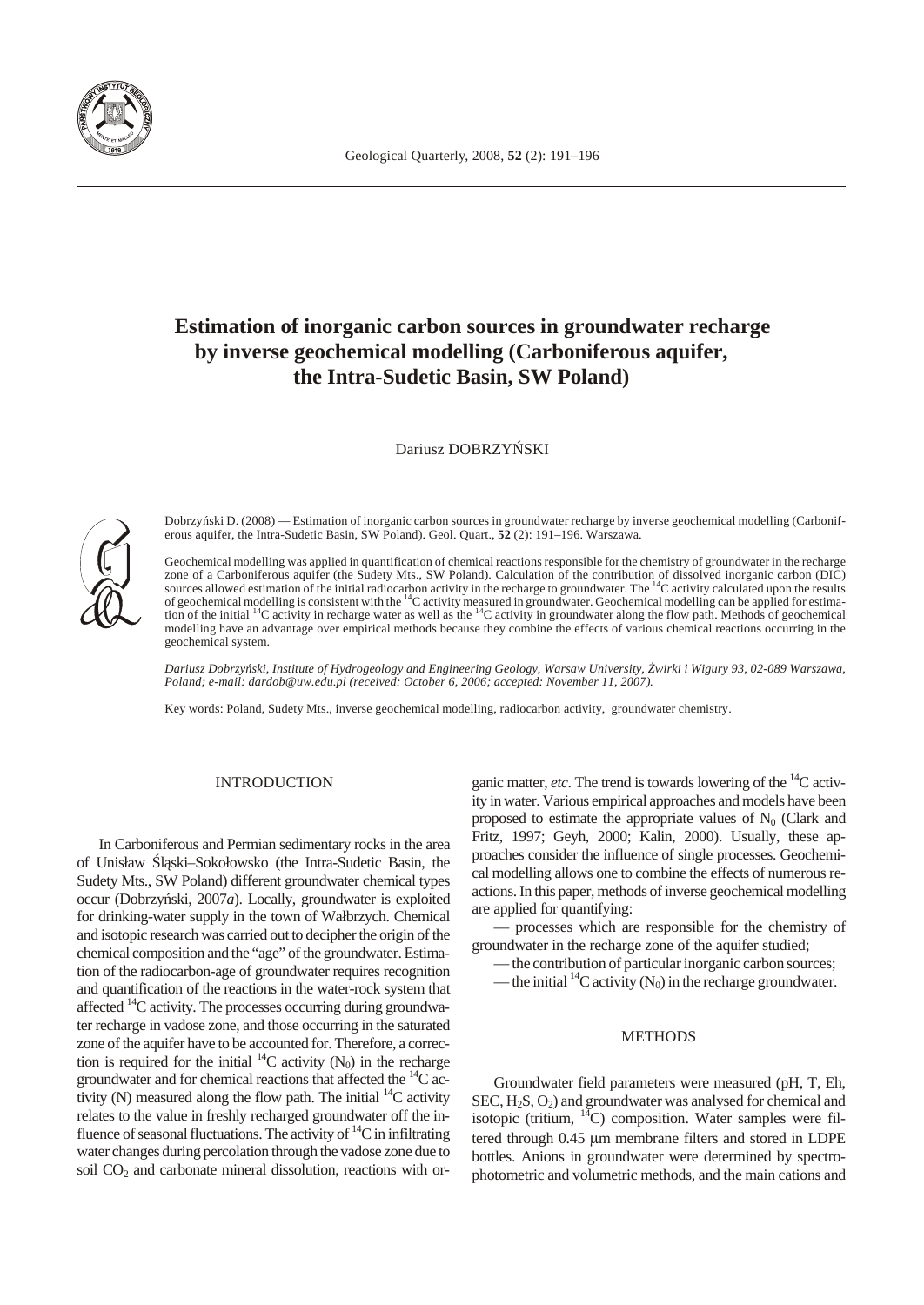trace elements were determined by ICP-AES (Inductively Coupled Plasma–Atomic Emission Spectrometry) and ICP-MS (Inductively Coupled Plasma–Mass Spectrometry) methods. Tritium was analysed in the Institute of Nuclear Chemistry and Technology (Warszawa) by liquid scintillation spectrometry. Radiocarbon activity was determined by the Accelerator Mass Spectrometry (AMS) method in the Pozna Radiocarbon Laboratory. Geochemical modelling was executed using the PHREEQC code (Parkhurst and Appelo, 1999) with a thermodynamic data base — phreeqc.dat. Inverse geochemical modelling calculations were performed between wet deposition and groundwater in the recharge zone. The chemical composition of wet deposition is taken after Dobrzy ski (1997). The chemical composition of groundwater from water supply well (no. 2) located in the un confined part of the aquifer is considered as typical of the recharge zone. Groundwater in well 2 was sampled during a dry period to minimize the effect of precipitation on groundwater chemistry.

## GEOLOGICAL SETTING AND HYDROGEOLOGY

The area studied is situated in the

uppermost part of the cinawka River catchment, in the Kamienne and Wałbrzyskie Mts. Geologically, the area is located in the Intra-Sudetic Basin (central part of the Sudety Mts., SW Poland), and is composed of Upper Carboniferous and Lower Permian sedimentary and volcanic rocks (Fig. 1). Groundwater occurs in fissured sedimentary rocks, mainly clastic rocks (conglomerates, sandstones and mudstones), partly interbedded with clays and limestones. The sedimentary rocks were deposited in alluvial and lacustrine environments in a hot arid/semi-arid climate (Bossowski and Ihnatowicz, 1994), and are classified as lithostratigraphic units, namely the Ludwikowice Member (upper Stefanian), and Krajanów and Zagórzyn members (lower Autunian) ( $Fig. 2$ ). In the vicinity of Unisław 1 ski groundwater is usually abstracted from clastic rocks of the Ludwikowice Member, which outcrops north of Unisław 1 ski village.

The Ludwikowice Member is composed of polymictic conglomerates and sandstones, rarely with mudstones and shales. The main mineralogical features of these rocks comprise the presence of numerous fragments of volcanic rocks (rhyolites, trachyes) and feldspars, with chloritised biotite, carbonates (mainly calcite, dolomite), gypsum, sericitised and kaolinitised



Fig. 1. Geological map of the Unisław 1 ski area  **(af ter Grocholski, 1971; Bossowski** *et al***., 1994; Awdankiewicz, 1999)**

#### R — rhyolites, RT — rhyolitic tuffs, Ta — trachyandesites

feldspars, argillaceous-siliceous cement with neogenic calcite, gypsum and limonite (Bossowski, 1996, 1997; Mastalerz and Nehyba, 1997).

Ground water in sedimentary rocks forms the fissured aquifer. There are generally confined conditions in the aquifer, only in well no. 2 is there a free water table. The cinawka River is the main base level of groundwater drainage in the area studied. Groundwater occurring in the vicinity of Unisław 1 ski is exploited for drinking-water supply in the town of Wałbrzych.

## CONCEPTUAL GEOCHEMICAL MODEL

Water from well 2 represents the chemistry of groundwater in the recharge zone. The groundwater has low mineralization. Bicarbonate, sulphate and calcium ions prevail (Table 1), and the  $Ca-HCO<sub>3</sub>-SO<sub>4</sub>$  hydrochemical type dominates.

Determination of unstable isotopes reveals the presence of radiocarbon ( $^{14}$ C) and tritium ( $^{3}$ H) in groundwater from well 2 (Table 1). Radiocarbon activity  $(59 \text{ pmC})$  indicates the present-day "age" of the groundwater. Tritium data were used for estimation of groundwater tritium-"age" by applying the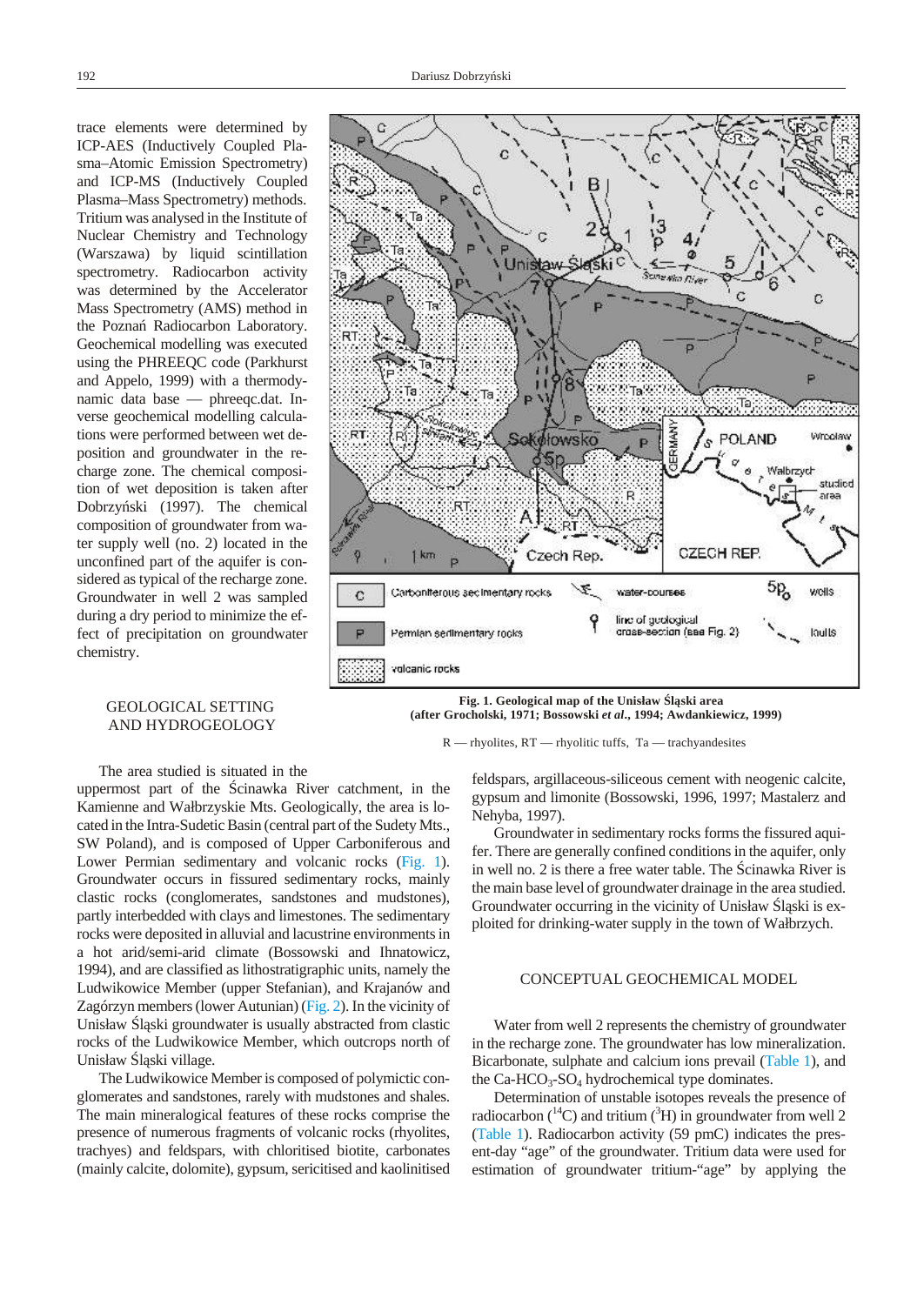<span id="page-2-0"></span>

Fig. 2. Schematic geological cross-section (after Dobrzy ski, 2007*a*)

Ta ble 1

| Parameter                | Value | Parameter                          | Value                |
|--------------------------|-------|------------------------------------|----------------------|
| $T[^{\circ}C]$           | 11.2  | Na                                 | 6.0                  |
| pH                       | 7.73  | K                                  | 1.1                  |
| $Eh1$ [mV]               | 357   | A1                                 | 0.004                |
| SEC <sup>2</sup> [µS/cm] | 249   | Ba                                 | 0.127                |
| O <sub>2</sub>           | 4.47  | Fe                                 | 0.005                |
| H <sub>2</sub> S         | 0.00  | Mn                                 | 0.0005               |
| SiO <sub>2</sub>         | 17.0  | NH <sub>4</sub>                    | < 0.05               |
| $SO_4$                   | 38.8  | Sr                                 | 0.086                |
| HCO <sub>3</sub>         | 84    | Zn                                 | 0.016                |
| C1                       | 7.12  | $\mathrm{^{3}H}$ [TU] <sup>3</sup> | $10.18 \ (\pm 0.37)$ |
| F                        | 0.11  | $\mathrm{^{3}H}$ [TU] <sup>4</sup> | $10.04 \ (\pm 0.42)$ |
| NO <sub>3</sub>          | 8.11  | $\mathrm{^{3}H}$ [TU] <sup>5</sup> | $9.59 \ (\pm 0.38)$  |
| Ca                       | 33.5  | $^{14}C$ [pmC] <sup>6</sup>        | 59.39 $(\pm 0.23)$   |
| Mg                       | 5.8   |                                    |                      |

**Chemical composition of groundwater** in the recharge zone (well 2)

Concentrations in mg/L;  $1$  — redox potential corrected with respect to SHE after Nordstrom (1977),  $^2$  — specific electric conductivity compensated to  $25^{\circ}$ C,  $3$  — September 2004,  $4$  — March 2005,  $5 -$ October 2007,  $6 -$  measured value

FLOWPC code (Małoszewski and Zuber, 1996). Tritium input function was prepared using precipitation records from the station in Mieroszów, which is located *ca*. 5 km from the studied area. The exponential (EM) and exponential-piston-flow

(EPM) models were the most suitable for hydrogeological conditions in the recharge area of well no. 2. Estimated mean tritium residence time in groundwater of well 2 is 10.6 years for the EM model ( $\Sigma = 0.20$  TU), and 11.2 years for the EPM model ( $\eta = 1.05$ ,  $\Sigma = 0.22$  TU).

The aim of inverse geochemical modelling was defining and quantifying chemical reactions in the recharge zone. The weighted mean chemical composition of wet deposition (Ta[ble 2\)](#page-3-0) represents the chemistry of the water entering the topsoil. Before the start of inverse geochemical modelling, the chemical composition of wet deposition was equilibrated with atmospheric  $CO_2$  (pCO<sub>2</sub> = 3.5) by using the PHREEQC geochemical code. Gaseous phases  $(CO_2, O_2, N_2)$  and abroad range of solid phases are included in the conceptual model. Solid phases comprise carbonate (calcite, dolomite, siderite, smithsonite, rhodochrosite), sulphate (gypsum, celestite), silicate (albite, chlorite, illite, kaolinite) and halogen (halite, fluorite) minerals. Due to the lack of data on carbonate and gypsum geochemistry, trace elements (Fe, Mn, Zn, Sr) are considered in the conceptual model as pure end-member solid phases (siderite, rhodochrosite, smithsonite, celestite). Siderite is assumed as a likely iron source phase, because ground water in well 2 is undersaturated with respect to this mineral  $(SI = -4.78)$  and considerably supersaturated with respect to iron (oxy)hydroxides, such as goethite, FeOOH or ferrihydrite, Fe $(OH)_{3}$ , SI = 6.76 and 1.38, respectively.

Halite and fluorite play the role of hypothetical phases only, and were used in the modelling to balance chlorides and fluorides. Chloride and fluoride anions in groundwater likely originate from the atmospheric deposition. The mean groundwater "age" in the recharge area estimated from the tritium data is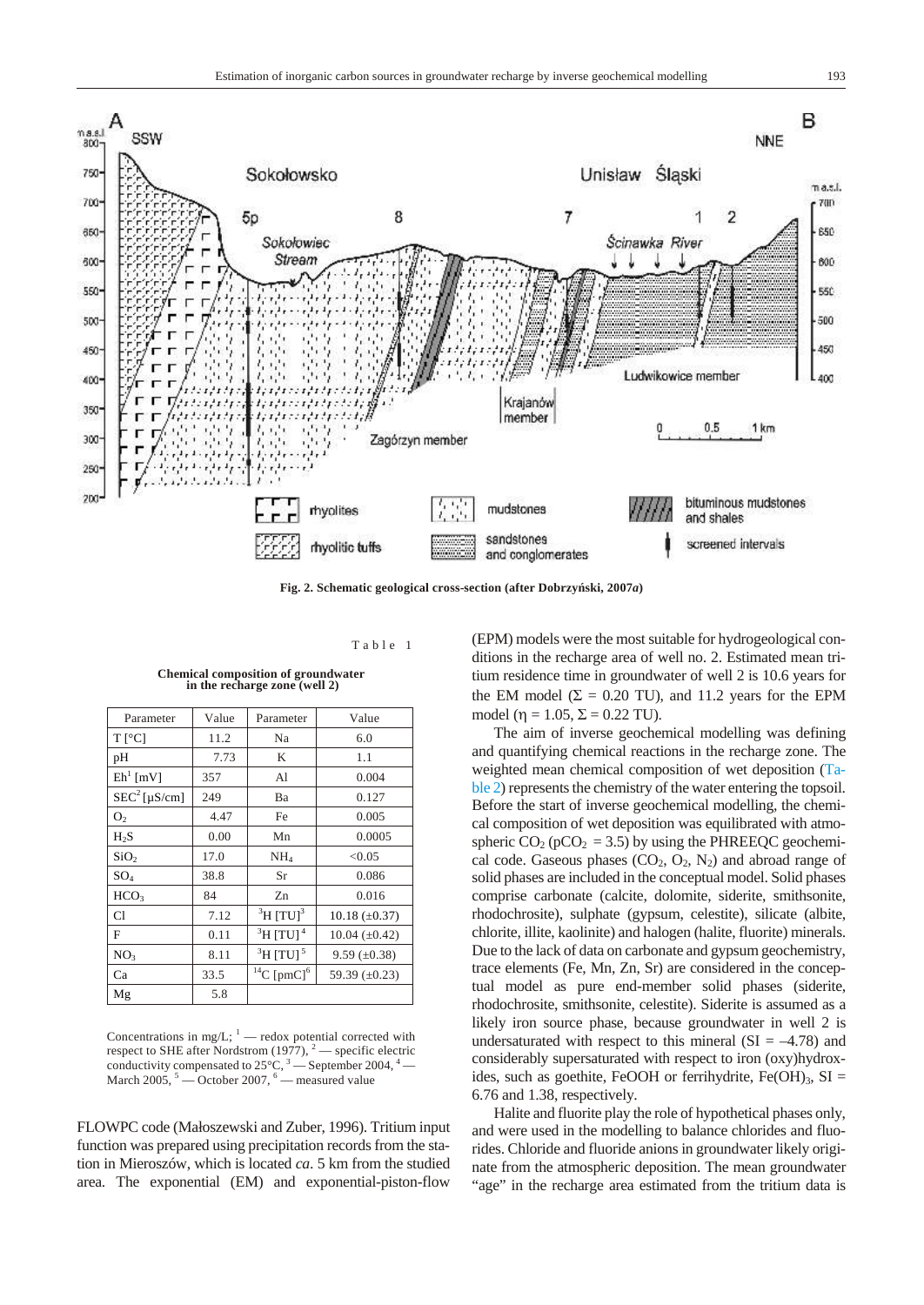#### Table 2

<span id="page-3-0"></span>**Monthly weighted mean chemical composition of** wet deposition in the Kamienne and Wałbrzyskie **Mts. (cen tral part of the Sudety Mts.) in the early 1990's (after Dobrzyński, 1997)**

| Parameter        | Value  |  |
|------------------|--------|--|
| pH               | 4.79   |  |
| Ca               | 2.7    |  |
| Mg               | 1.2    |  |
| Na               | 0.6    |  |
| K                | 1.6    |  |
| HCO <sub>3</sub> | 7.2    |  |
| $SO_4$           | 14.7   |  |
| Cl               | 5.1    |  |
| F                | 0.05   |  |
| PO <sub>4</sub>  | 0.07   |  |
| A <sub>1</sub>   | 0.0581 |  |
| SiO <sub>2</sub> | 0.227  |  |

Concentrations in mg/L

about 11 years. In the region of the Sudetes Mts., studied in the early 1990's the weighted mean concentration of chloride and fluoride in wet atmospheric deposition was  $5.1$  and  $0.05$  mg/L (Table 2), respectively. Chemical data on wet deposition refer to sites located in the northern part of the Intra-Sudetic Basin, in the Kamienne and Wałbrzyskie Mts. (Dobrzy ski, 1997). Considering an evapotranspiration coefficient of about 2 (Dobrzy ski, 1997), concentrations of chloride and fluoride are consistent with groundwater data for well 2 (Table 1). This confirms that the role of Cl and F from source mineral phases in the soil and the bedrock, and local chloride and fluoride contamination sources, seem to be negligible. In the recharge zone there are no point-sources of contamination. The area is forested, and partly occupied by barren land and meadows.

## RESULTS AND DISCUSSION

Two models (with a minimum number of phases) were found (Table 3) as a result of inverse mass balance geochemical modelling. According the modelling results, the chemical composition of ground water in the recharge area arises from dissolution of carbonates, gypsum and silicates. During incongruent dissolution of silicates, secondary clay phases are formed. Dissolution of carbonates and gypsum may bring about a small increase in Fe, Mn, Zn, and Sr concentrations in water during infiltration in the recharge zone.

The main difference between the two models found is in the magnesium source phase (chlorite or dolomite). In fact, both models are possible, but model 2 seems to be more appropriate because it includes carbonate as the Mg source. Magnesium from dolomite is probably more available for reaction than magnesium from the chlorite phase. Model 2 also shows lower total mole transfer of phases than model 1. During the establishing of chemical equilibrium in the geochemical systems, reactions that require smaller mass transfers are thermodynamically preferred. It is conceivable that in the real system both dolomite and chlorite dissolve, and real reactions might be somewhere between model 1 and model 2.

In the recharge zone there are no point-sources of contamination. Infiltrating waters might only be slightly affected by atmospheric deposition. Therefore, the chemical reactions found in the models illustrate natural processes in the bedrock of the recharge zone.

The calculated mass transfer (Table 3) for dissolved inorganic carbon (DIC) sources (soil  $CO<sub>2</sub>$ , carbonates) allows estimation of the activity of  ${}^{14}C$  in the recharge groundwater. Carbonate minerals occurring in Carboniferous conglomerates are assumed to be  $^{14}$ C-free. It is likely that only  $^{14}$ C-free carbonates dissolve in the vadose zone water. Saturation indices (SI) for calcite and dolomite in groundwater from well 2 are  $-0.45$  and  $-1.52$ , respectively. This means that the formation of modern  $14$ C-bearing carbonates is not thermodynamically possible. During infiltration of rain water, soil  $CO<sub>2</sub>$  dissolves that has a  $14$ C activity of 100.5 pmC (Clark and Fritz, 1997).

The activity of  ${}^{14}C$  in groundwater of the recharge zone depends on the radiocarbon activity in reacting carbon-bearing components (soil  $CO<sub>2</sub>$ , carbonates, and also atmospheric  $CO<sub>2</sub>$ ). Considering that rain water has a  ${}^{14}C$  activity the same as that of atmospheric CO<sub>2</sub> (104.3 pmC; Clark and Fritz, 1997) the  ${}^{14}$ C activity in groundwater can be estimated. The role of atmospheric carbon is smaller than that of other C-sources. The mole concentration of inorganic carbon in wet deposition was  $1.18 \cdot 10^{-4}$  mol (Table 2).

#### Ta ble 3

#### Geochemical models found (with minimum number of phases)

|                                        | Model 1        | Model 2        |
|----------------------------------------|----------------|----------------|
| Phases                                 | Mole transfers | Mole transfers |
| CO <sub>2</sub> (g)                    | 7.634E-04      | 5.837E-04      |
| $O_2(g)$                               | 3.031E-04      | 3.031E-04      |
| $N_2(g)$                               | 6.534E-05      | 6.534E-05      |
| Calcite                                | 4.952E-04      | 2.966E-04      |
| Dolomite                               |                | 1.891E-04      |
| Siderite                               | 8.955E-08      | 8.955E-08      |
| Rhodochrosite                          | 9.103E-09      | 9.103E-09      |
| Smithsonite                            | 2.448E-07      | 2.448E-07      |
| Gypsum                                 | 2.760E-04      | 2.760E-04      |
| Celestite                              | 9.817E-07      | 9.817E-07      |
| Albite                                 | 1.416E-04      | 1.605E-04      |
| Chlorite <sup>1</sup>                  | 3.782E-05      |                |
| Kaolinite                              | $-7.198E-05$   | $-4.362E-05$   |
| Illite <sup>1</sup>                    | $-3.290E-05$   | $-3.290E-05$   |
| Halite                                 | 8.147E-05      | 7.780E-05      |
| Fluorite                               | 1.725E-06      | 1.725E-06      |
| Sum of phase transfers                 | 2.062E-03      | 1.879E-03      |
| Total mole transfer of<br>C-carbonates | 4.955E-04      | 4.860E-04      |

Composition of chlorite,  $Mg_5Al_2Si_3O_{10}(OH)_{8}$ , and illite,  $K_{0.6}Mg_{0.25}Al_{2.3}Si_{3.5}O_{10}(OH)_{2}$  according to *phreeqc.dat* thermodynamic data base; other explanations is in the text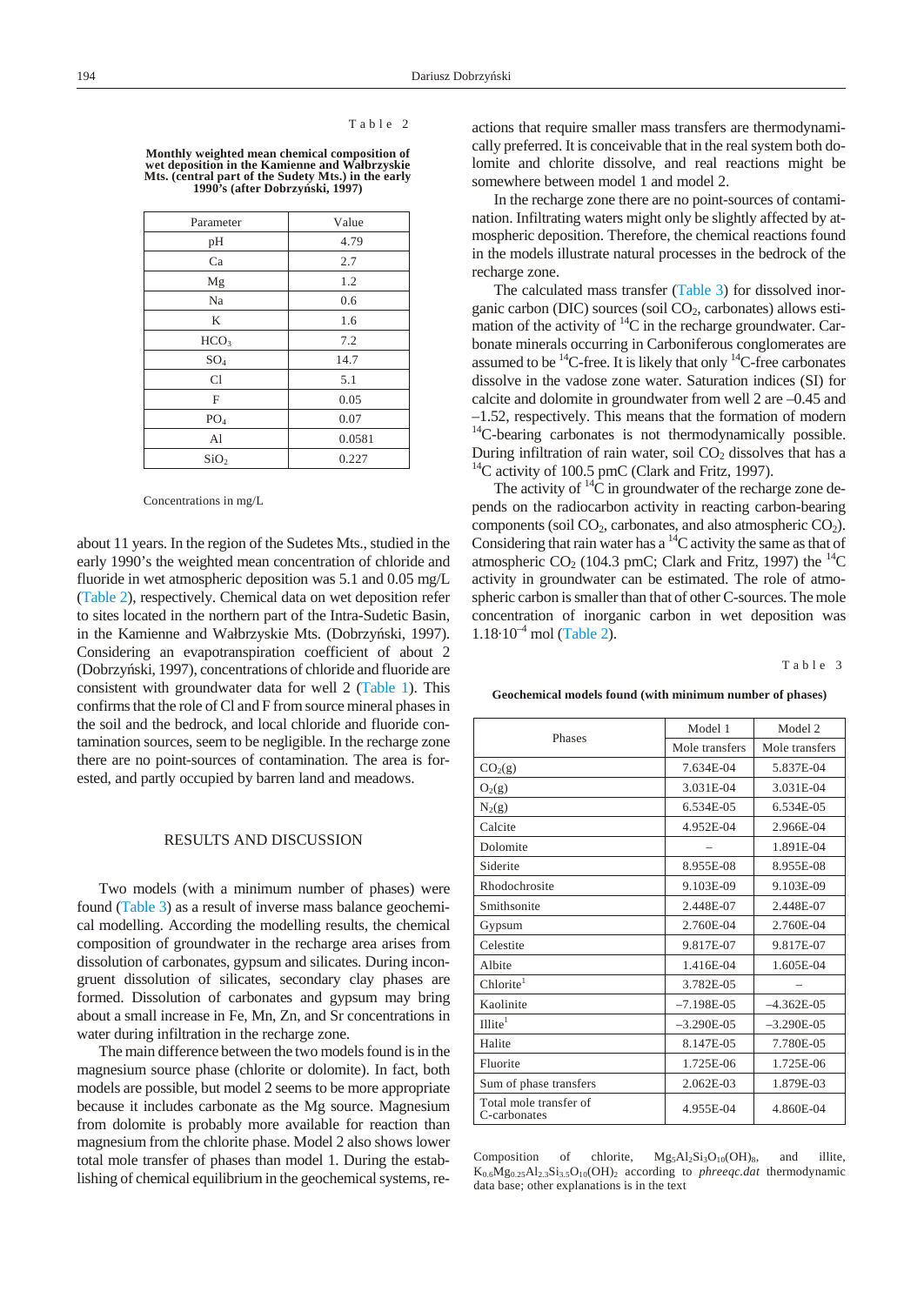The activity of <sup>14</sup>C in ground water  $(a<sup>14</sup>C<sub>GW</sub>)$  is calculated from the expression:

$$
a^{14}C_{GW} = \frac{\alpha C_{\text{CO}_{2atm}} \cdot a^{14}C_{\text{CO}_{2atm}} + \alpha C_{\text{CO}_{2scil}} \cdot a^{14}C_{\text{CO}_{2scil}} + \alpha C_{\text{carbonates}} \cdot a^{14}C_{\text{carbonates}}}{\alpha C_{\text{CO}_{2atm}} + \alpha C_{\text{CO}_{2scil}} + \alpha C_{\text{carbonates}}}
$$
 [1]

where:  $\alpha$  — mole transfer of components;  $a^{14}$ C — radiocarbon activity in components, in percent of modern carbon [pmC].

Taking the calculated mole transfers (Table 3),  $a^{14}C_{GW}$  is 64.66 and 59.75 pmC for model no. 1 and model no. 2, respectively. The values obtained are reasonably consistent with the <sup>14</sup>C activity measured in the groundwater (59.39  $\pm$  0.23 pmC; Table 1). Activity calculated for model 2 equals the measured value, providing corroboration that the model with dolomite dissolution is more probable in the real geochemical system. The consistency of calculated and measured  ${}^{14}C$  activities confirms the correctness of the conceptual geochemical model.

Carbon dioxide and carbonate minerals are the main sources of DIC in the groundwater of the recharge zone. Carbon evolution in many groundwater systems involves dissolution of soil  $CO<sub>2</sub>$  and dissolution of carbonate minerals (usually calcite):

$$
H_2O + CO_{2(soil)} + CaCO_{3(s)} = Ca^{2+} + 2HCO_3
$$
 [2]

At pH found in groundwater of well 2 (pH = 7.73; Table 1) the main form of DIC dissolved in water is the HCO<sub>3</sub> ion. The presence of  $H_2CO_3$  and  $CO_3^2$  might be negligible.

Under conditions of a system closed with respect to  $CO<sub>2</sub>$ , dissolution of  $^{14}$ C-free carbonates by carbonic acid brings about dilution of the initial  ${}^{14}C$  originating from soil CO<sub>2</sub>. Under ideal closed conditions, according to equation [2] soil  $CO<sub>2</sub>$ gives 50% of total molar DIC concentration. In the ground water studied, 64.0 and 59.1% of molar DIC results from  $CO<sub>2</sub>$ (jointly soil and atmospheric) dissolution, for model 1 and model 2 respectively. Under most natural conditions, geochemical systems are transitional between open and closed systems. Also, the hydrogeochemical system of the recharge zone studied can be defined as a transitional, semi-closed one with respect to soil carbon dioxide.

# **CONCLUSIONS**

The radiocarbon activity in groundwater estimated from the results of geochemical modelling is consistent with the measured  $14C$  activity. This corroborates the validity of the geochemical model used. Conditions in the recharge zone of the aquifer studied can be classified as semi-closed with respect to soil  $CO<sub>2</sub>$ . Calcite saturation is not reached in the system, also indicating the absence of closed system conditions. The results obtained are representative of groundwater in the recharge zone of the hydrogeological system. In the confined part of the aquifer studied, a system closed with respect to  $CO<sub>2</sub>$  is present (Dobrzyński, 2007*b*).

The method of inverse geochemical modelling is the tool used for quantification of chemical reactions that occur in the geochemical systems. Furthermore, it may be applied for the estimation of initial  ${}^{14}C$  activities in the recharge to the groundwater. The same method might also be used for corrections of the effects of reactions on  ${}^{14}C$  activity along the flow path. Geochemical modelling has an advantage over empirical methods because it simultaneously takes into account the wide range of chemical reactions in the geochemical system.

Application of inverse geochemical modelling methods for correcting the initial  ${}^{14}C$  activity in the recharge water might be useful especially in that parts of the recharge area which are poorly described hydrogeochemically.

Acknowledgements. This research has been supported by the State Committee for Scientific Research (project no. 9 T12B 044 18), and partly also by the Faculty of Geology, University of Warsaw. The author acknowledges W. Sołtyk (Institute of Nuclear Chemistry and Technology, Warsaw) for help in tritium determination. The reviewers are thanked for their comments which have improved this paper.

## **REFERENCES**

- AWDANKIEWICZ M. (1999) Volcanism in a late Variscan intramontane trough: Carboniferous and Permian volcanic centres of the Intra-Sudetic Basin, SW Poland. Geol. Sudet., 32 (1): 13-47.
- BOSSOWSKI A. ed. (1996) Grz dy IG1. In: Profile gł bokich otworów. Pol. Geol. Inst., **83**: 1–57.

BOSSOWSKI A. ed. (1997) — Unisław 1 ski IG1. In: Profile gł bokich otworów. Pol. Geol. Inst., **88**: 1–64.